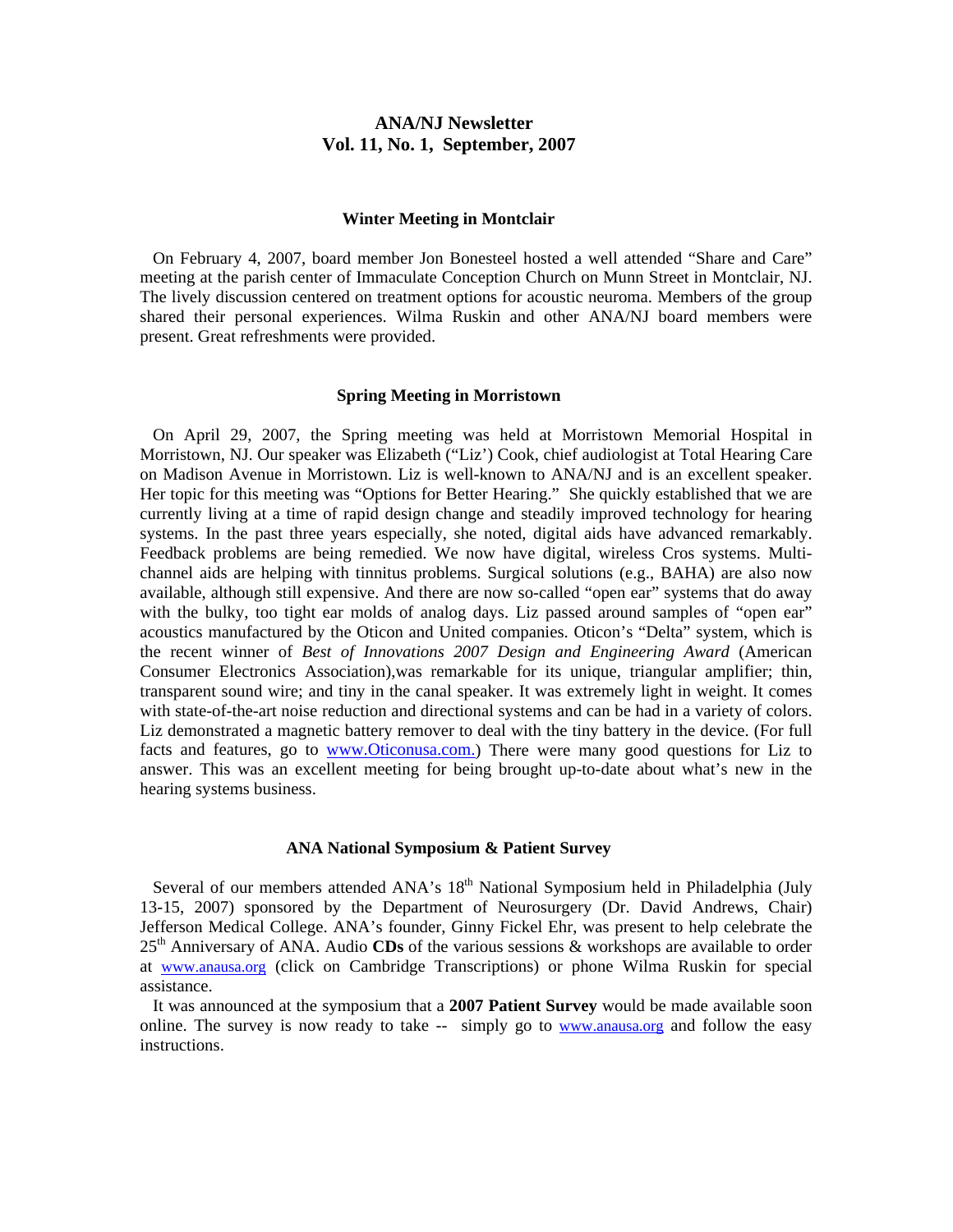#### **Hunterdon Memory Center**

The Central New Jersey Memory Center has been established at Hunterdon Medical Center in Flemington, NJ. The center, which is part of the hospital's Center for Healthy Aging, tests cognitive functioning and provides counseling and therapy for people with memory problems. The number to call is 908-788-6373.

#### **Monmouth Brain Tumor Center**

Nancy Conn-Levin (Monmouth & Ocean County Brain Tumor Support Group) has called our attention to the recent establishment of the David S. Zocchi Brain Tumor Center at Monmouth Medical Center in Long Branch, NJ. The medical director of the center is neurologist and neurooncologist Dr. Sumul L. Raval. The center has announced that it will soon be equipped with Gamma Knife technology. For more inform-ation, go to www.sbhes.com/hospitals/Monmouth, or call 1-877-577-9800.

> In Memory *Julian Barnett*

 *We were deeply saddened by the death of Julian Barnett, one of the founder-members of ANA/NJ. Julian's wife, Sue Barnett, the AN patient in the family since 1980, is also one of our foundermembers. We extend condolences to Sue and family.* 

## **Wilma Ruskin in the Spotlight~**



Somehow, through all of the adversity, Wilma has found the silver lining in her pain and suffering. Having had a 2 cm acoustic neuroma removed suboccipitally in 1992 followed by Gamma Knife radio- surgery in 2003, she says she has no regrets. "I've been given the gift of compassion for others because of my own experiences, and the ability to give hope and strength because of it." Her gift is to take those experiences and use them when new patients call her seeking support. This has given her life great meaning that enriches her as it helps us. Wilma feels that the hard times she has experienced have given her the ability to appreciate the good times. The balance of both continue to weave through her

life in amazing and complicated ways and the acoustic tumors have played an integral part in it. (See "Stories" at www.ananj.org to read more about Wilma's microsurgery experience with her tumor.)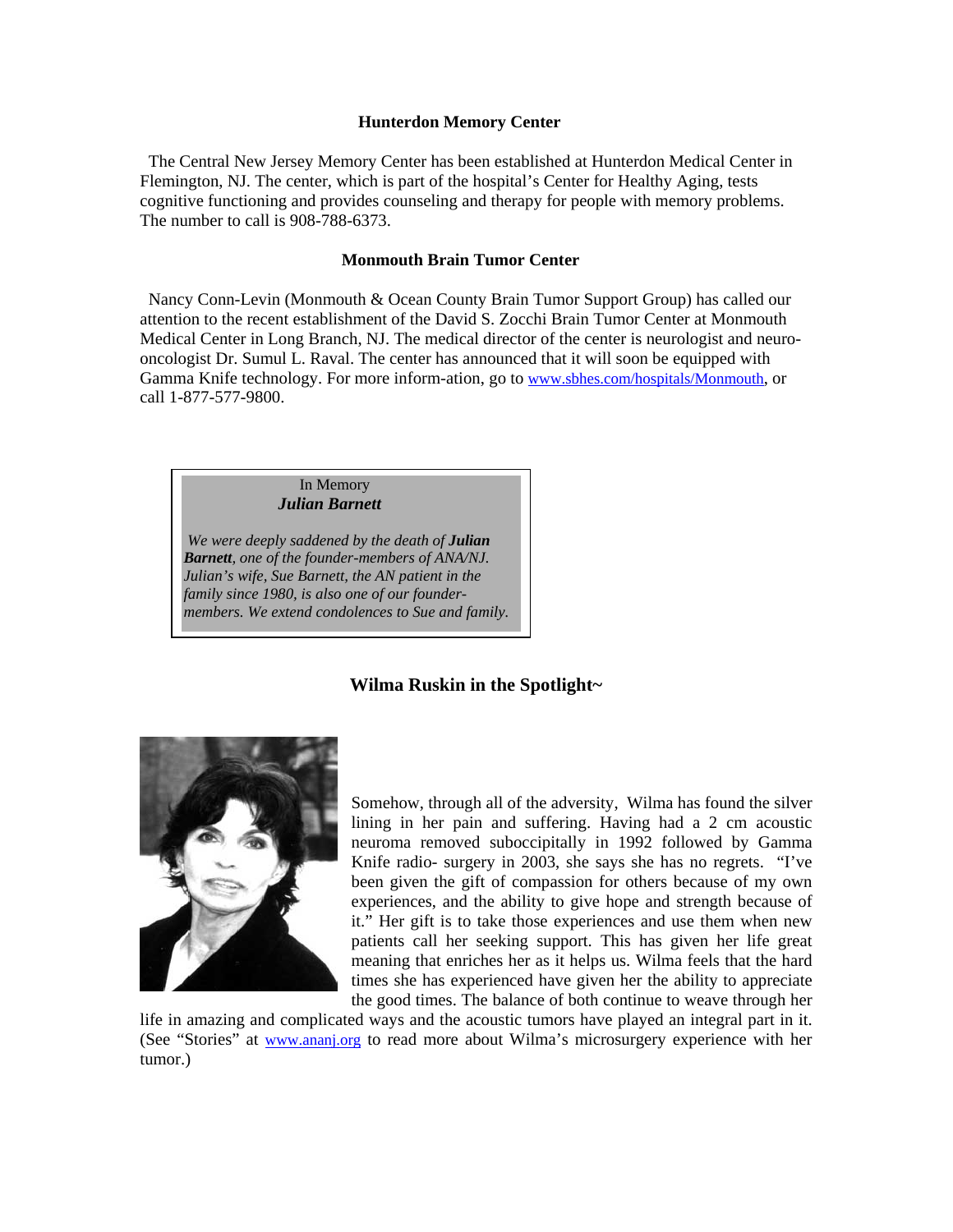Wilma was divorced in 1981 but re-connected with her ex-husband around the time of her microsurgery. They began to see more and more of each other starting around 1993 and moved in together in 1997. She says it was really a new relationship because they were not the same people they had been when they were first married and had their family. She had learned that she could be independent and self-reliant. This gave her a greater self-confidence. He, perhaps as a consequence, no longer felt the need to take care of her yet in his own way he became more helpful in a way that she could appreciate.

When a regrowth was identified, Wilma joined the growing ranks of "wait & watch" patients knowing that she was not going to have microsurgery again. Her recovery had been complicated and difficult and it was just not a consideration for her. She found that she was calmer than she might have been at an earlier time. She felt as if "all of the bad stuff had already happened to her" and she chose not to worry about it. After some years, her tumor doubled in one year to 2 cm so Dr. Kay recommended that she do something. She talked to Dick Barker (editor of this newsletter) and did her research, and decided to go to the University of Pittsburgh for Gamma Knife Radiosurgery. She took her MRI to them, which was reviewed, and a determination was made that she would be an appropriate candidate. Dr. Douglas Kondziolka was the neurosurgeon there. Wilma has no recollection of the procedure beyond seeing the instruments. She and Norm arrived a day in advance of the procedure, and met with the whole team. The procedure was done the next morning. She stayed over one night, and went home the next day. Wilma experienced extreme fatigue after the procedure but otherwise had no issues. She has now experienced all 3 treatment options and values the fact that she can share those experiences with other patients when they call her.

 Two follow-up MRI's have been done. The first one was 6 months post-radiosurgery and a second MRI done at one year post showed the tumor was necrotic with some shrinkage. She will have a  $3<sup>rd</sup>$  status update in October of this year. She has had other health issues, as has Norm as well, but they have chosen to affirm and celebrate their lives together and the love they have for one another.

On May  $8<sup>th</sup>$ , 2007, Wilma and Norm sent the following announcement:

## *"WILMA RUSKIN, NORMAN RUSKIN" are delighted to announce that they have once again married - each other!*

 The ceremony was held on Saturday, May 5, 2007, and was attended by the couple's four children, their spouses, six of their seven grandchildren, a few close friends and relatives - none of whom were at the first ceremony in July 1958!

The bride will keep her name...........

 Wilma's sense of humor is obviously still intact, as is her desire to help other patients in their times of need. She continues to serve as President of the Acoustic Neuroma Association of New Jersey, and to be the voice on the other end of the phone when any of us call the chapter for information and support. The NJ Chapter has resumed its affiliation with the National ANA which, in a seeming symmetry, is almost another remarriage after a period of divorce from the larger organization.

 Wilma's life, though never easy, has come into a certain balance which she accepts with grace and humility. She takes from every experience she has to give more to us, her fellow AN travelers.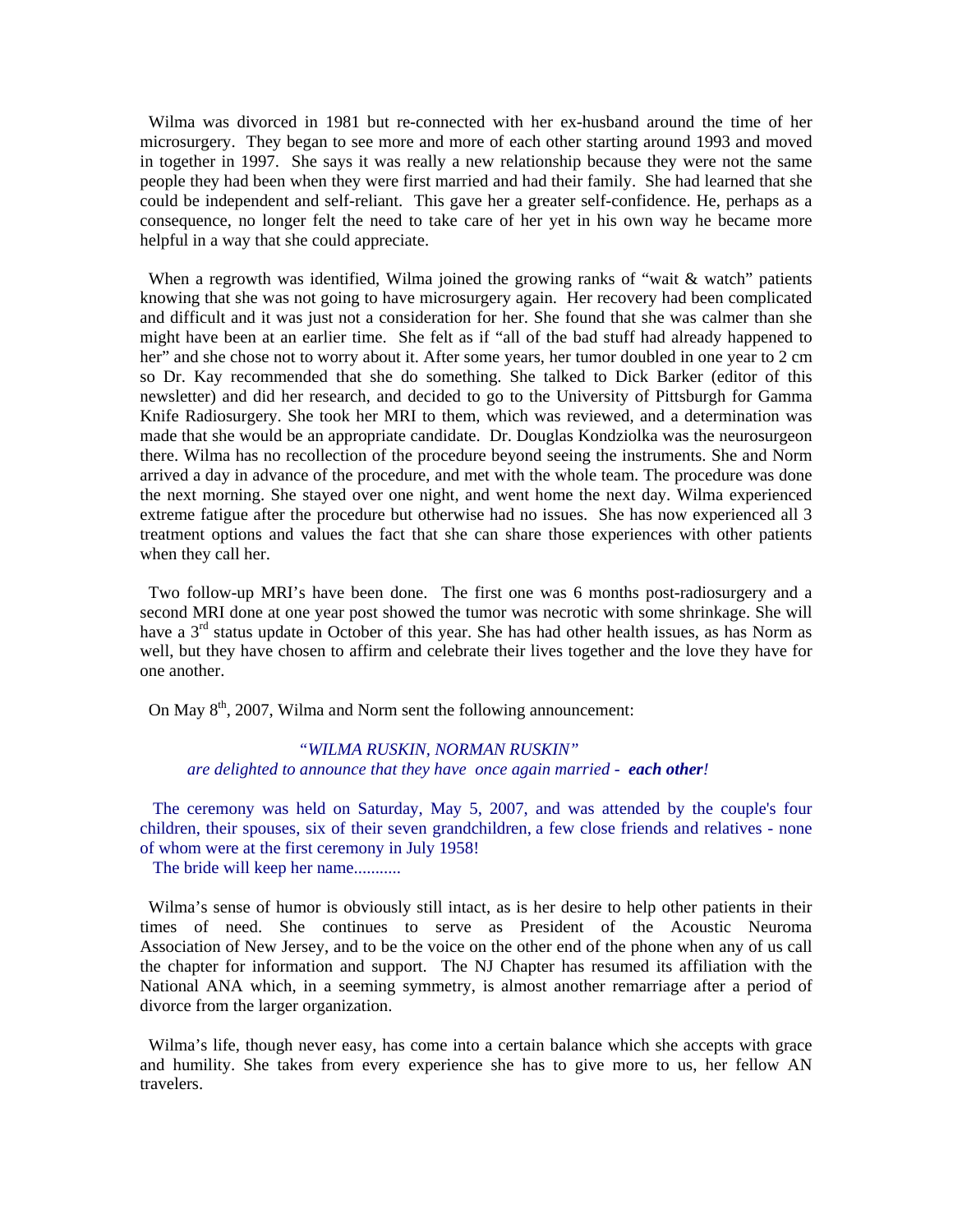#### **PubMed! "The True Liberator of Medical Knowledge"**

If you are newly diagnosed with acoustic neuroma and thinking of using the Internet to check on treatment options and outcomes, here's an excellent recommendation by Dr. Bernadine Healy, the past director of the National Institutes of Health (NIH) Bethesda, Maryland: "The true liberator of medical knowledge is the National Library of Medicine [on the campus of NIH]. The NLM is no stuffy ivory tower for doctors. Under almost 20 years of physician Donald Lindberg's leadership, the NLM has zealously pursued the goal of making medical information free, open and easily tapped. The crown jewel of this quiet revolution is the modestly named PubMed (www.pubmed.gov). Virtually all published medical articles from the thousands of professionally recognized and peer- reviewed journals are archived on that site in summary form. I encourage you to learn how to access this public treasure. PubMed comes with a powerful search engine that will quickly identify by topic virtually all research reports from accredited peer-reviewed journals [16 million citations in journals back to the 1950s]." (See "Power to the People," *USNews&WorldReport*, Sept 8, 2003).

 As an example of how PubMed has helped the ANA/NJ newsletter -- for our notice about "CyberKnife at Stanford" in the April 2006 issue, we began by putting the PubMed opening page up on our computer (www.pubmed.gov), and then typed the terms *CyberKnife* and *radiosurgery* into the search box provided. Next, before clicking on Go, we selected AbstractPlus in the Display box, 20 (items) in the Show box, and chose Date in the Sort by box. A click on Go then gave us a display of 20 journal citations (out of a total of 116 available), arranged by date of publication, including Dr. Steven Chang's "Staged Stereotactic Irradiation for Acoustic Neuroma" *Neurosurgery*, vol.56 (June 2005). Clicking on this citation gave us a one-page abstract of the journal article. We selected to report on Dr. Chang's work for the newsletter. His abstract was well-written and summarized in sufficient detail for our purposes the results of his study of 270 patients treated by CyberKnife at Stanford University during 1999-2005. The abstract page also gave titles of sample studies for comparing treatment outcomes for microsurgery and Gamma Knife radiosurgery, and there was a place to click for all related studies. Dr. Chang's email address was provided, as well as the mailing address for the Department of Neurosurgery at the Stanford University School of Medicine.

 This is all quite amazing! Anyone who has ever tried a catalogue search in a Medical School Library will appreciate just how much time (and frustration) was saved using PubMed!

 It should be said that some PubMed abstracts are disappointingly brief, and that they all lack the valuable tables, charts and discussion sections of the original articles. Reading the full text of any scientific journal article is always to be preferred. PubMed does provide links to free full-text copies, if they are available, or links for ordering the full article from a reprint company (usually at too high a price, we think). There's a FAQ section with instructions about special orders. Of course, you might simply take the citations you've found in PubMed to a nearby Medical School Library (e.g., Newark) and read the journal articles there. Easier would be to write or email the first author of the article at his/her institution to request a reprint of the article you wish to see. Identify yourself as an acoustic neuroma patient who would greatly appreciate receiving such and such a reprint. In our experience, most authors are pleased to receive reprint requests.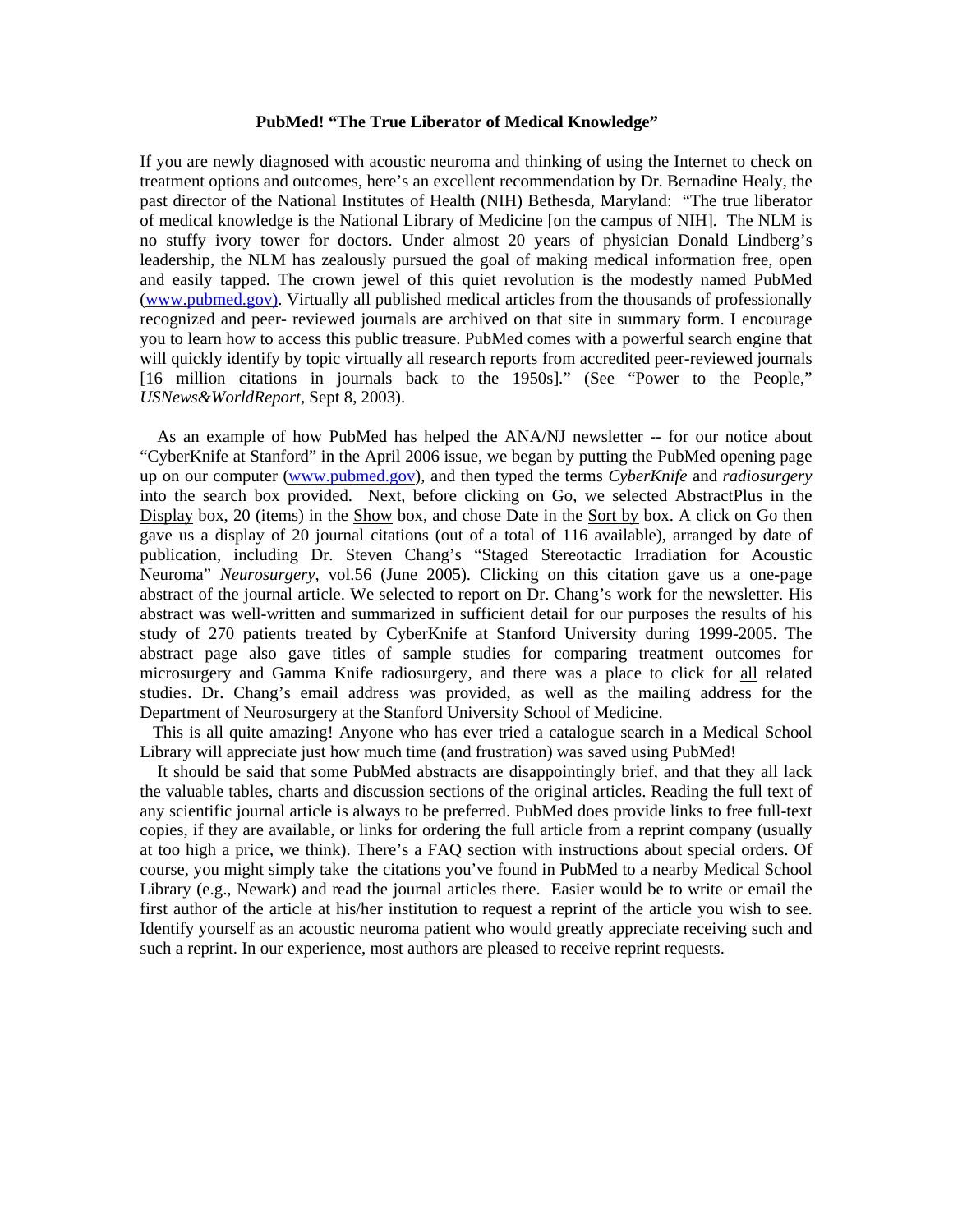## Acoustic Neuroma & Memory Problems

*Memory is the diary that we all carry about with us.* (Oscar Wilde)

 *The true art of memory is the art of attention.* (Samuel Johnson)

 Oscar Wilde's definition of memory is catchy, but not especially appropriate for present purposes. That is, acoustic neuroma patients who have experienced postoperative memory problems seldom complain of loss of memories of the remote past such that a diary stores. Uncle Louie's riotous  $65<sup>th</sup>$  birthday party can still be recollected vividly. The complaints focus rather on increased frequency of annoying lapses in short-term memory, like forgetting keys, or names, or where the car was parked, or forgetting whether or not the oven was turned off. And there are other really attentional problems, such as difficulty sustaining concentration, troubles remembering words, keeping up with the flow of group conversations, multitasking. As will be seen, these are the types of complaints that make our second quotation from Dr. Johnson much more pertinent.

 In her excellent article, "A Purely Personal Report on Memory and Acoustic Neuroma" (ANA "Voyages," December 1993), Barbara Kristaponis described her serious difficulties with fatigue, anxiety, depression and memory following surgery for a 5 cm. tumor "very close to the brainstem." She wrote: "I used to work in documentary television. Sometimes I worked as a camera-person in studios with large crews. Always central to my work was being mentally on top of a number of things at the same time. . . . [But] I can't do this kind of thing now. I cannot focus on a camera lens and keep my camera steady at the same time. I also confuse red and green traffic lights while trying to cross the city streets, shampoo my hair twice because I forget the first time, and forget to send checks in with the bills. I forget what I am talking about to a friend if the waiter interrupts us; and I often can't remember the words of my work – microphone, reflector, grip stand – not once in awhile, but a lot. I don't know how I am going to earn my living again. This is not like me. I used to be sharp."

 Exactly why acoustic neuroma surgery can result in memory problems was not known in 1993, nor are specific causes agreed upon today. A PubMed search for scientific articles on memory problems and acoustic neuroma was as fruitless then as now. Research has been lacking. The common assumption has been that the parts of the brain concerned with memory are not the parts of the brain affected by acoustic neuroma. Apparently, the fact that surgery for acoustic neuroma was resulting in cognitive changes only began to receive some attention after the problem was reported by 7% of responders to the national Acoustic Neuroma Association's 1983 patient survey. This was reinforced by ANA's next survey in 1998 when 25% reported memory problems and 20% said they were having difficulty with concentration. ANA's bi-annual symposia now regularly include sessions dealing with cognitive changes.

 At the 1997 Symposium in Dallas, TX, for example, Dr. Bruce Mickey, a neurosurgeon at Southwestern Medical School, proposed that one part of the brain that may be affected by acoustic neuroma surgery is the temporal lobe. The temporal lobe, which is responsible for storing short-term memory, is located close to where an AN grows. Dr.Mickey observed that translab or retro- sigmoid surgery would put no stress on the temporal lobe's memory circuitry. However, the retraction of the temporal lobe required when using the middle fossa approach could injure this part of the brain and cause memory problems.

 Dr. Mickey considered two other anatomic possibilities: brain stem compression and vestibular nerve damage. Both, he thought, were not directly or seriously involved with memory problems.